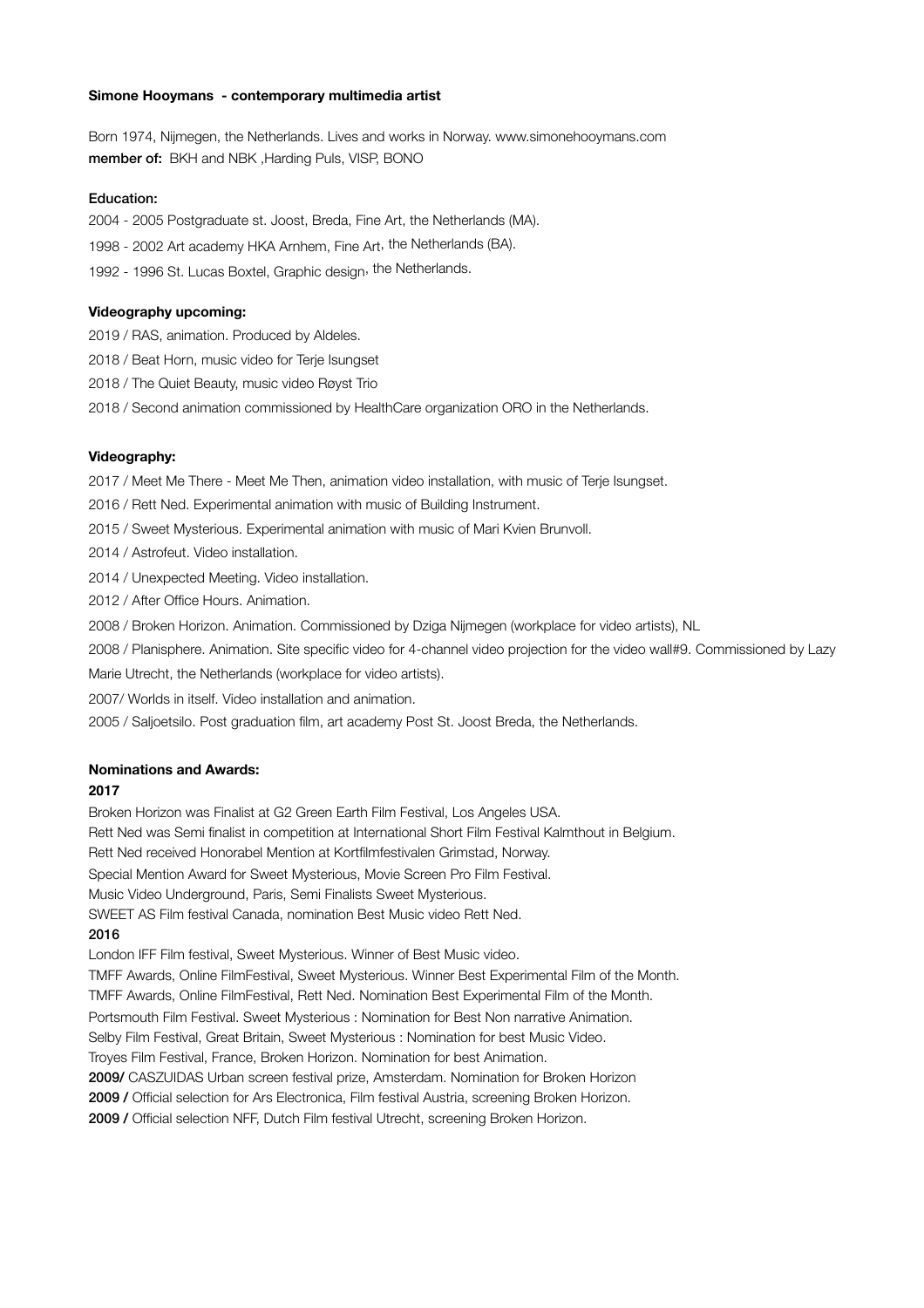## **Animations are in collection of:**

2014 / Art collection of Haugesund Kunstforening, Norway. ("Broken Horizon" "After Office Hours") 2012 / Film collection of EYE institute Amsterdam. ("Broken Horizon")

## **Grants:**

2017 / Travel grant for Short Film Festival Grimstad, Norway, from VestNorsk Filmsenter Bergen 2016 / Utviklingstøtte til Animasjon "Ras", from VestNorsk Filmsenter Bergen 2016 / Travel grant for Short Film Festival Troyes, France. Norsk Film Institute. 2011 / Stipend by Norsk kulturråd for the exhibition After Office Hours in Kabuso Øystese, Norway. 2009 / Stipendium, Kvam Herad, Norway. 2009 / Individual grant by the New Brabantse Art Foundation. Province of North-Brabant, the Netherlands. 2007 / Projectgrant by Thuiskopiefonds, Hoofddorp, the Netherlands. 2007 / Individual grant by the New Brabantse Art Foundation. Province of North-Brabant, the Netherlands. 2005 / Individual grant by the New Brabantse Art Foundation. Province of North-Brabant, the Netherlands.

2003 / Projectgrant by the Province of Gelderland, the Netherlands, the Netherlands.

### **Exhibitions/screenings**

### **Upcoming 2018/2019:**

HardingArt, curated by Kjell Erik Ruud, Utne, Hardanger, Norway. Dziga (Creative Platform for video), Nijmegen, the Netherlands. Kabuso, Museum for Modern Art, Øystese, Norway. Kunstgarasjen Bergen, Norway. Cazenovia college art gallery, New York. Gallery Nasty Alice Eindhoven, the Netherlands.

#### **Solo exhibitions/screenings:**

**2017 / Video installation Meet Met There - Meet Me Then,** until dec 2018, for video room at Care organization ORO, Het Rijtven, the Netherlands.

2015 / Kabuso, museum for modern art, Øystese, Norway. Presentation of animation Sweet Mysterious,

music/VJ performance, together with Mari Kvien Brunvoll.

**2014 / Haugesund Kunstforening, Haugesund, Norway.** Drawings and animations.

**2013 / Galleri Puls, Norheimsund, Norway.** Drawings and animations.

**2012 / Foajé Kabuso, museum for modern art, Øystese, Norway.** Exhibition " After Office Hours".

Drawings and animations.

**2008** / **Videowall#9 Theatre Utrecht, the Netherlands.** Curated exhibition of Planisphere.

**Group exhibition / Filmfestivals:**

2017

**Kunstgarasjen, juleutstillingen**, drawings.

**Geofimfestival and Expocinema Padua, Italy,** screening Broken Horizon.

**Statens Høstutstillingen 2017, Oslo**, **Norway,** screening Meet Me There - Meet Me Then.

**Kortfilmfestivalen Grimstad, Norway,** screening Rett Ned.

**Vestlandsutstillingen 2017, Norway,** Sweet Mysterious and Rett Ned.

**SWEET AS Film festival Canada**, nomination Best Music video Rett Ned.

**Music Video Underground, Paris**, Semi finalists Sweet Mysterious.

# 2016

**Troyes Film Festival, France,** screening Broken Horizon. **Eco Film Festival Mexico City,** screening Sweet Mysterious. **International Film Festival Minikino Bali, Indonesia.** Sweet Mysterious **Art Fair Amsterdam,** The Netherlands. Gallery Nasty Alice presentation of my animal painting series. **BIFF Bergen international Filmfestival**, screening Rett Ned LekArt Festival, Culemborg, the Netherlands, Rett Ned videoinstallation. Digital Art Festival Greece, screening Sweet Mysterious, Rett Ned and Planisphere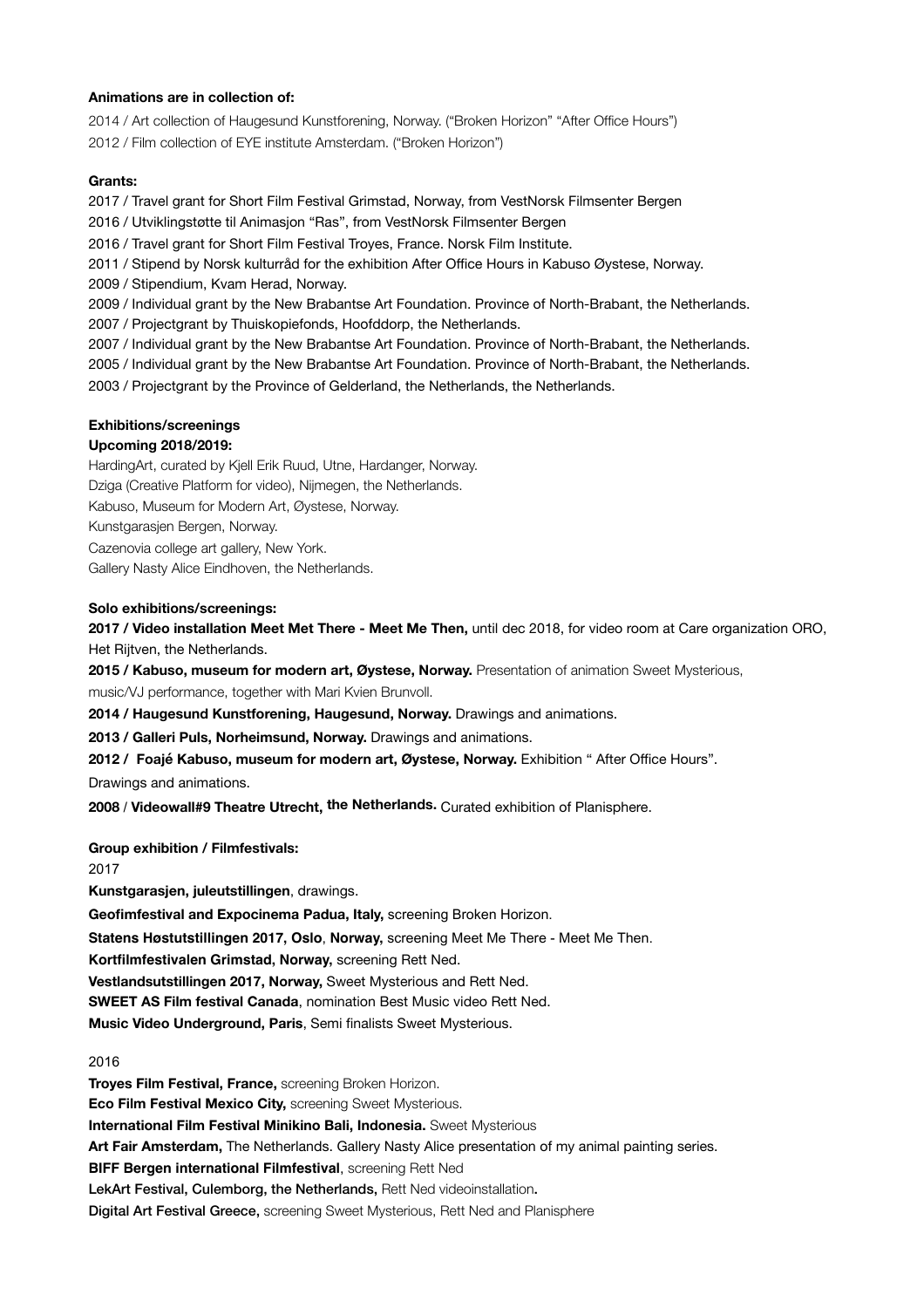Portsmouth Film Festival UK, nomination for Sweet Mysterious. Bucharest ShortCut Film Festival, Bucharest, screening Sweet Mysterious. GUKIFF Film Festival Seoul, Korea, screening Sweet Mysterious. Weston Park Museum in Sheffield, Yorkshire. Projection of Planisphere on the museum building. Ecofilm Poland, screening Broken Horizon. International Nature Film Festival, Gödöllő, Hungary. Screening Sweet Mysterious and After Office Hours. Novi Fokus, Serbia. International Architecture Film Festival. Screening Broken Horizon. **Selby Film Festival, Great Britain,** screening Sweet Mysterious. **London IFF Filmfestival**, screening Sweet Mysterious. **Winner of Best Music video. Cinema B-Open, Kunsthall Bergen**, screening Sweet Mysterious **TMFF Awards, Online FilmFestival,** screening Sweet Mysterious. **January Winner Experimental Film. Los Angeles Cinefest,** screening Sweet Mysterious. **Bellingham Music FilmFestival, Washington DC, screening Sweet Mysterious. South London Shorts, Filmfestival London,** screening Sweet Mysterious. **GFFIS. Green Film Festival Seoul, Korea,** screening Sweet Mysterious.

#### 2015

POFF Filmfestival Pori, Finland, screening Broken Horizon NMNP Project Festval, Stavanger, Norway, screening Sweet Mysterious. Sluice Screens 2015, London, screening Planisphere. SAIL Amsterdam**,** EYE film institute Amsterdam, Broken Horizon, outdoor video screening. Animation Festival Volda, Norway, screening Sweet Mysterious. Sawtooth gallery, Tasmania, screening Sweet Mysterious. Het Lentekabinet Festival, EYE film institute Amsterdam, screening Broken Horizon. Visions of Sensory Space, Gallery Voss, Düsseldorf, Germany, with Planisphere.

#### 2014

Het Filmhuisje in Bos en Lommer, Amsterdam, screening After Office Hours. Art calender curated by Joanneke Meester exhibition at the Nederlandse Bank Amsterdam. Art calender curated by Joanneke Meester exhibition at the library Amsterdam, the Netherlands. Publication of Art calender in the Netherlands, with Stuck IIII drawing. Chinese Whisperes at Gallery Nasty Alice, Eindhoven, the Netherlands. Chinese Whisperes at Gallery Karin Jansen, London, UK. Cinema B-Open Bergen, Norway, curator Jeremy Welsh, screening After Office Hours SPARTNIC, Ostrale 014, centre of contemporary art, Dresden, Germany. Black, Gallery Nasty Alice, Eindhoven, the Netherlands.

#### 2013

Groupexhibition A-line, at gallery Judy Straten, Horst, the Netherlands. Groupexhibition WOW at Gallery Nasty Alice, Eindhoven, the Netherlands. Groupexhibition Wrapped 'n packed, Art collective Casco Apeldoorn, screening After Office Hours. Hardanger Filmfestival Norway, screening After Office Hours. HiH, Holland in Hardanger, group exhibition at Hardanger Folkemuseum, Utne Norway. Jubileum Utstilling Glød Harding Puls at Kabuso, museum for modern art, Øystese, Norway. Portraits, groupexhibition at gallery Judy Straten, Horst, the Netherlands.

# 2012

Hardanger Open, Hardanger folkemuseum Utne, Norway. Performance "skrelle poteter med bestemor", ORD-Kunstvandring Fykse, performance "Heime er der Bestemor er", Fykse Norway. Europetour with CosyMo's solar cinema, screening After Office Hours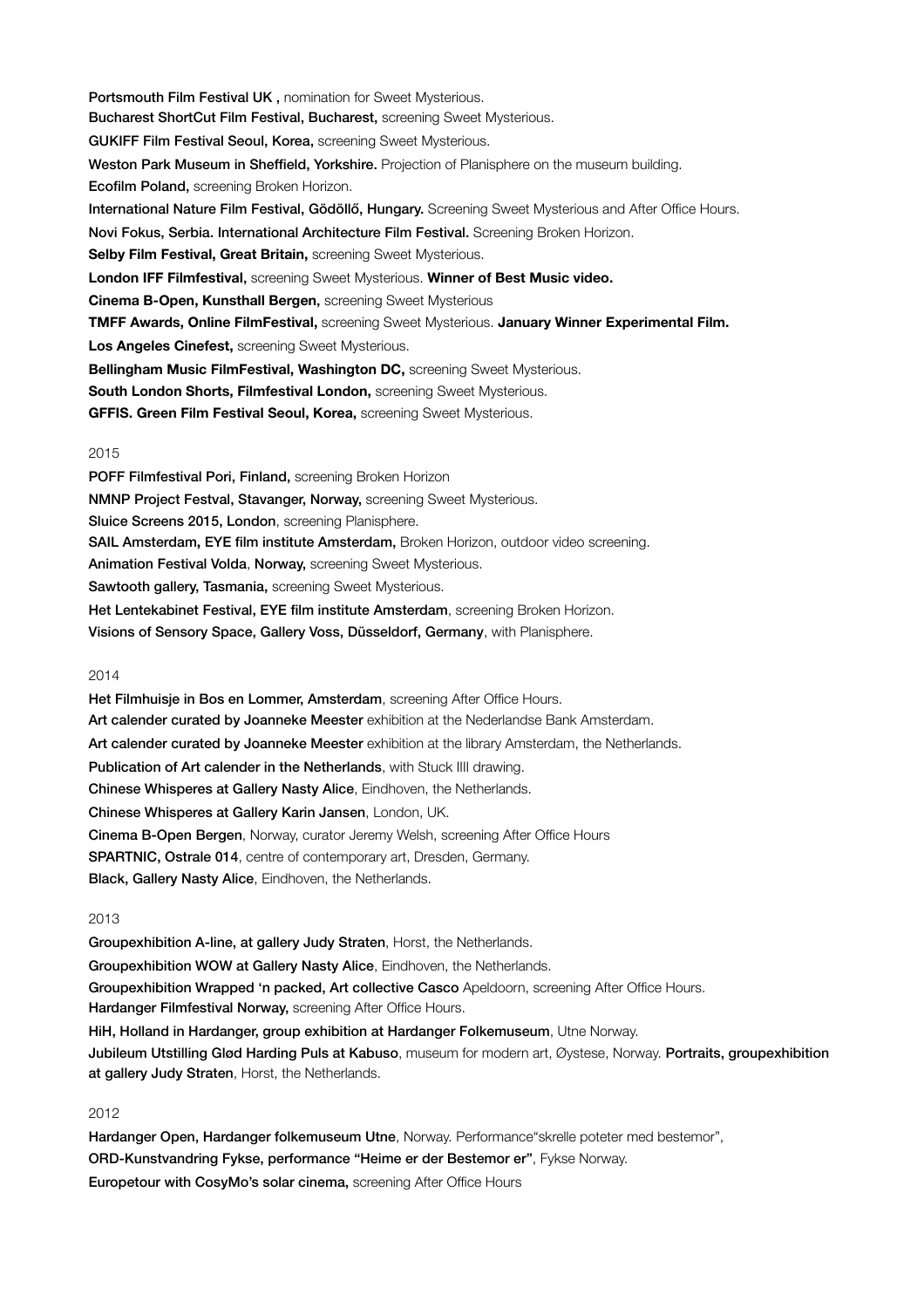CaixaForum, Madrid, Spain, ViVa collection, screening Campsite Hortus. Voss kunstlag, Voss Norway. Exhibition with my drawings.

# 2011

Casco Film screening Broken Horizon, filmtheater Gigant, Apeldoorn, the Netherlands. Big filmscreen Tilburg, the Netherlands, screening Broken Horizon. Casco Re-destination exhibition Apeldoorn, the Netherlands. Screening Broken Horizon and book presentation of "Drawings and animations".

Oddstream festival Nijmegen, the Netherlands, screening Broken Horizon. Expoesia festival, Spain, screening Campsite Hortus.

### 2010

Hardanger filmfestival, Norway, screening Broken Horizon. Gastgastgeber festival Bochum, Germany, screening Broken Horizon MOCA Seoul Korea filmfestival, screening Campsite Hortus. Gallery ATH Ulvenhout, the Netherlands, drawings. Animayo festival Gran canaria, screening Broken Horizon. Europetour with CosyMo's solar cinema screening Broken Horizon. FilmbankTV, the Netherlands, screening Broken Horizon. Victoria Film festival, Canada. Screening Broken Horizon.

#### 2009

NFF, Dutch filmfestival Utrecht (NL), screening Broken Horizon. CasZuidas urbanscreen filmfestival Amsterdam (NL), screening Broken Horizon. Museum Gouda (NL), expo NL 2, installation Worlds in itself, drawings, Saljoetsilo Ars elektronica, Human nature. Filmfestival Austria (NL), screening Broken Horizon. P.art of your life, Zwolle (NL), installation Worlds in itself, drawings, Saljoetsilo. Future shorts Filmfestival, Amsterdam (NL), screening Broken Horizon.

#### 2008

Verkadefabriek Den Bosch (NL), Screening animation Broken Horizon during Filmbanktour. Filmhouse Lux, Nijmegen (NL). Screening animation Broken Horizon, Dziga Kinoglaz, Nijmegen Exhibition at CBK, centre of contemporary art, Nijmegen (NL), animation installation 'Worlds in itself' Exibition, Mono no aware installation at Judy Straten gallery, Horst (NL). Viva filmfestival, MOca Shanghai China, screening "Campsite Hortus" Viva filmfestival, Hara museum Tokyo Japan, screening "Campsite Hortus" Groupexhibition Gallery Judy Straten, Horst (NL), animation installation 'Worlds in itself' Kunstvlaai Amsterdam, art festival (NL), screening Saljoetsilo.

### 2007

VIVA filmfestival Spain, screening animation Campsite Hortus.

Jong Land, groupexhibition, Annapaulowna (NL), animation installation Worlds in itself and drawings. Zapping, Grafic studio Eindhoven, (NL) Working period with presentation of the installation Mono no aware Telling tale, CBK Den Bosch (NL), animation installation Worlds in itself W139 gallery Amsterdam (NL). "One; & the other painting", animation installation Worlds in itself.

# 2006

Art festival Kunstvlaai 06, Amsterdam. Performance "Earthpower"

VIVA festival, Hara Museum of contemporary art, Tokyo, Screening short film title: Saljoetsilo. Noorderparkfestival, Am-

sterdam, the Netherlands. installation Tablecircuit, a community art project with the music-composer Merlijn Twaalfhoven. Kunstvlaai 06, Amsterdam, the Netherlands. "Performance "Earthpower"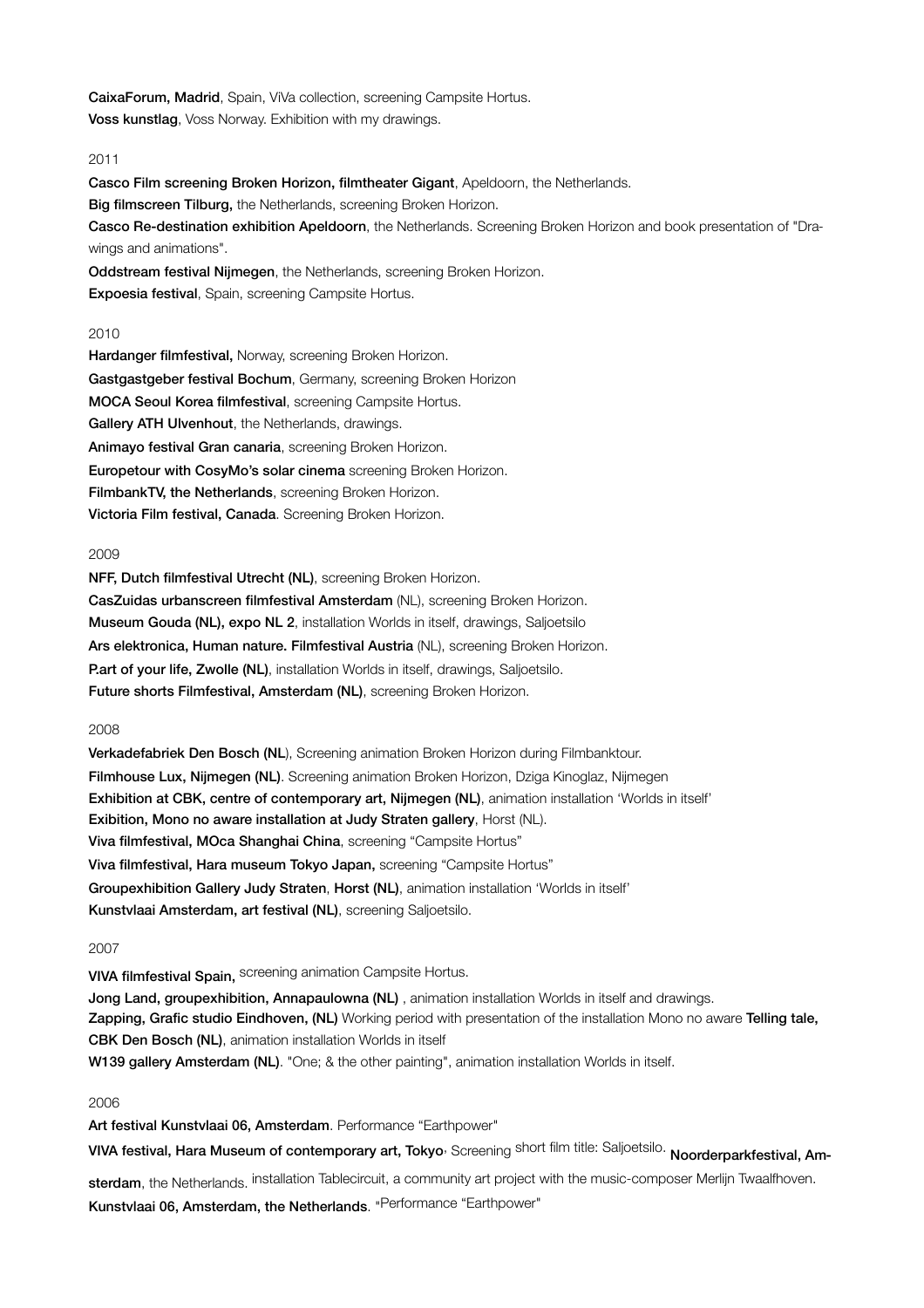VIVA-festival Huelva, Spain, Screening short film, title: Saljoetsilo.

### **Commissions/collections:**

2018 / Animation for Terje Isungset 2018 / Animation for Røyst Trio 2017/ Video installation (animation Meet Me There) for Care organisation ORO in The Netherlands. 2016 / Animation for Building Instrument 2016 / Privat art collection Norway. (Painting) 2014 / Privat art collection London. (drawing) 2014 / Art collection of Haugesund Kunstforening, Norway. (Animations) 2014 / Privat collection, the Netherlands. (drawing) 2013 / Privat collection, Norway. (drawing) 2012 / Privat collection, the Netherlands. (drawing) 2012 / Film collection of EYE institute Amsterdam. (Animations) 2011 / Art collection of Kvam Herad, Norway. (drawings) 2008 / Commission from Dziga, for Broken Horizon animation 2007 / Commission from Lazy Marie Utrecht of a large 4- channel videoprojection for the videowall#9. 2006 / Young Designers&Industry, Amsterdam, concept for art in public space, Amsterdam. 2006 / Installation in the Noorderpark in Amsterdam, tablecircuit. 2006 / Youththeatre Nijmegen, the Netherlands. Video installation in the youth theatre, an assignment of, Dziga Nijmegen. 2005 / Short film, with music of composer Arjan Eldering. 2003 / Short film, with poem Transformer' of Tjitse Hofman, Dziga, the Netherlands.

#### **Publications**

2017 / Publication catalogue and NBK Billedkunst, Høstutstillingen.

2017 / Klassekampen, article about Høstutstillingen.

2017 / Hordaland folkeblad, article about Vestlandsutstillingen 17 at Kabuso Øystese, Norway.

2016 / Publication catalogue of International Film Festival Minikino, Bali Indonesia.

2016 / Publication catalogue of Green Film Festival Seoul, Korea.

2016 / Publication catalogue of International Nature Film Festival, Gödöllő, Hungary.

2015 / Publication DVD of POFF Film Festival, Pori, Finland.

2014 / Mission 014, catalogue for Ostrale Dresden. Published by Spartnic, Weightless Artists Association. 2014 / Art Calender, curated by Joanneke Meester

2014 / Klassenkampen, photo of solo exhibition at Haugesund Billedgalleri.

2013 / Hordaland folkeblad, review solo exhibition at Galleri Puls.

2012 / Gelderlander, The Netherlands. Article about the performance Skrelle poteter med bestemor.

2012 / Gelderlander, The Netherlands. Spreadsheet article about performance Bestemor.

2012 / Hordaland folkeblad, Norway. Frontpage article about Fykse kunstvandring with my performance Bestemor.

2011/ Hordaland folkeblad, Norway. Article about the solo exhibition in Hardanger Kunstsenter Norheimsund.

2010/ Hordaland folkeblad, Norway. Article about winning the golden apple during the Hardanger Filmfestival.

2009/ Catalogue NFF Utrecht with "Broken Horizon".

2008/ Catalogue Holland animation festival with "Broken Horizon".

2007/ 8weekly.nl review "Planisphere".

2007/ Sapsite.nl review "Planisphere".

2007/ AD newspaper, Artikel Videowall "Planisphere".

2007/ Utrechts newspaper, Artikel Videowall "Planisphere".

2007/ NRC, newspaper Videowall "Planisphere" Utrecht.